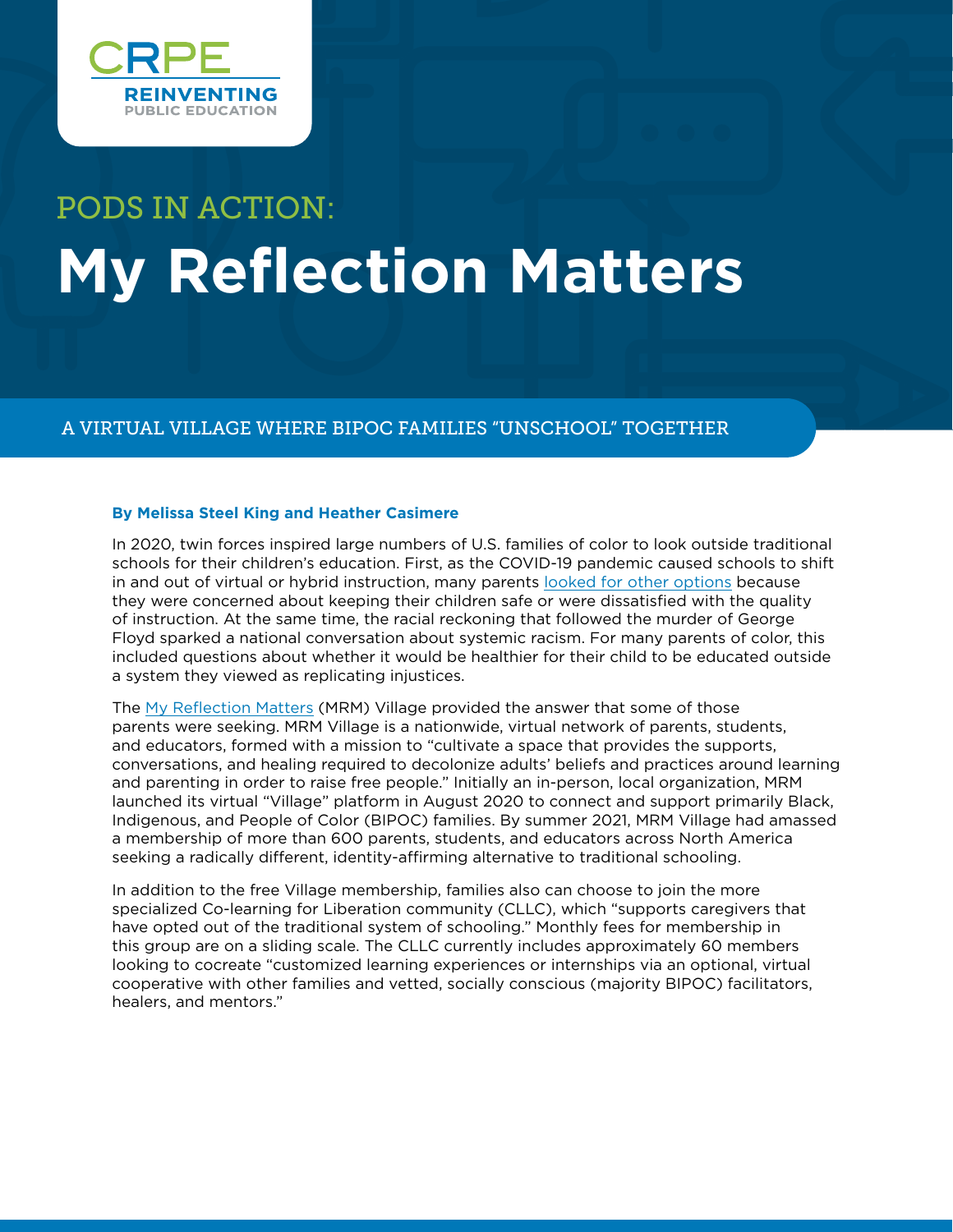## KEY LESSONS:



Rather than replicating the traditional structures of school (such as grades or curriculum), CLLC provides a collaborative space where parents and students of color can take ownership over their own learning.



For families in this self-organized learning community, a belief in student-directed learning is intimately tied to a desire for racial liberation and freedom from systems "rooted in white supremacist beliefs and practices." The belief that BIPOC students deserve learning environments where they are valued and their families' expertise is honored is a prime motivator.



Both parents and students find the MRM community and supports to be uniquely affirming. For parents, MRM offers access to like-minded adults and liberation-minded activities and advice. For students, MRM offers safety and joyful exploration within a primarily BIPOC environment.



CLLC's virtual format is both a strength and a challenge. The group's online platform allows BIPOC parents of self-directed learners across North America to access a like-minded community and critical supports that they struggle to find elsewhere. But a virtual format also can be at odds with the hands-on philosophy of learning that many community members espouse.



## **STUDENT EXPERIENCE:**

ONLINE OR IN-PERSON; SUPPORT FOR HOMESCHOOLERS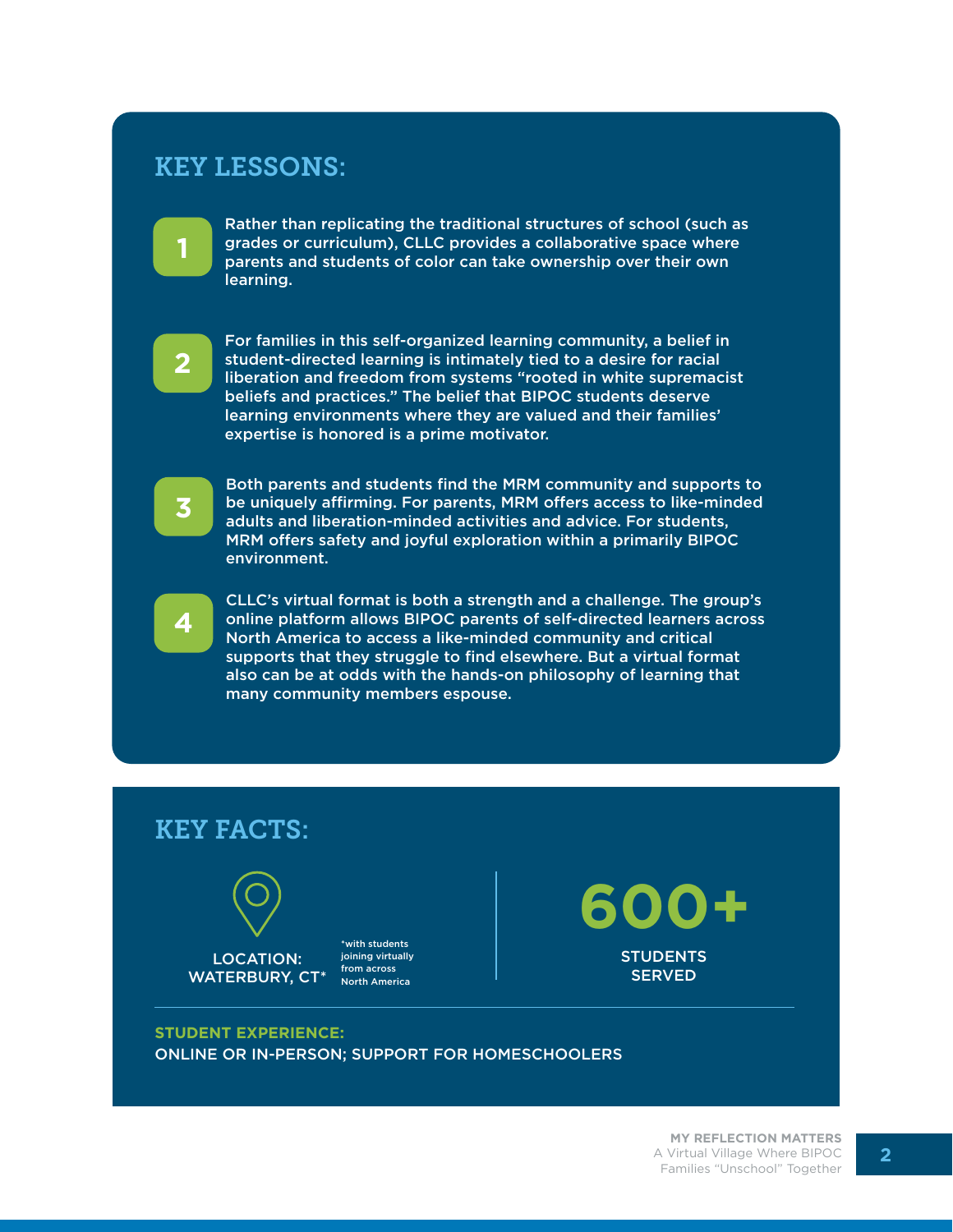## In search of something different: An affirming community for self-directed, decolonized learning

MRM was founded in Waterbury, Connecticut, in 2016 by Chemay Morales-James, a former teacher, antiracist educator, and facilitator, as an in-person homeschool co-op for BIPOC families. Members shared a commitment to education that is self-directed and liberation centered, which the organization defines as being free from "institutions and systems that are rooted in oppressive, white supremacist beliefs and practices." Participating families, all of which were educating their children outside of the school system, would gather at a physical location to build community and cocreate learning experiences together, led by other co-op members or community members.

In 2020, when the COVID-19 pandemic meant members could no longer meet in person, MRM decided to shift to a primarily virtual format. With the launch of its online MRM Village platform in August 2020, MRM enlarged its reach beyond any one region and soon attracted BIPOC families looking to pursue self-directed, "decolonized" education and parenting from as far away as California and Alberta, Canada.

The virtual MRM Village is intentionally designed to be nonhierarchical, operating as a community of individuals working together to serve the whole. This environment is designed so BIPOC students and families around the country can collaboratively design an education program that meets the unique needs of students on their own terms.

#### Empowering youth and parents as colearners

A distinguishing feature of MRM is that, rather than replicating the structures of traditional school like grade levels and formal curriculum, the community empowers each individual student to take ownership over their own learning, at their own pace, with the support of caring adults. MRM parents embrace the concept of "unschooling," a version of homeschooling based on a learner-centered philosophy of education that dates back to the 1970s. An unschooling approach is not organized around a prescriptive curriculum; rather, adults tap into a child's interests and guide them to pursue self-directed learning. Estimates vary, but as many as [10 percent](https://resilienteducator.com/classroom-resources/unschooling/) of the nation's estimated 2 million homeschoolers are unschooled.

Consistent with the unschooling philosophy, youth participating in the CLLC group play an essential role in selecting, designing, and delivering learning experiences. The community collaboratively determines which classes will be offered: member adults and students come together and create a list of possible classes, and the majority decides which ones to pursue. Students are encouraged to lead classes themselves, with support from adults when necessary.

"I really appreciate it," one parent said, "because for the most part, the young people in the class series were the ones who led the cooking class, and they get our support when there are parts where they need help."

CLLC students have led classes on topics such as cooking, Lego building, and Minecraft, as well as a course called Monster Club, where children come together to talk about different mythical creatures. If they want, children also can participate in adult-led classes in subjects such as business, Spanish conversation for families, flower arranging, arts and crafts, archery, or dance, as well as a teen group. Classes may be free or require a small fee.

None of the participating students attend traditional school. Some parents supplement CLLC classes with home-based or online lessons in traditional academic subjects such as reading, writing, and math. Others follow an entirely student-directed approach, in which they only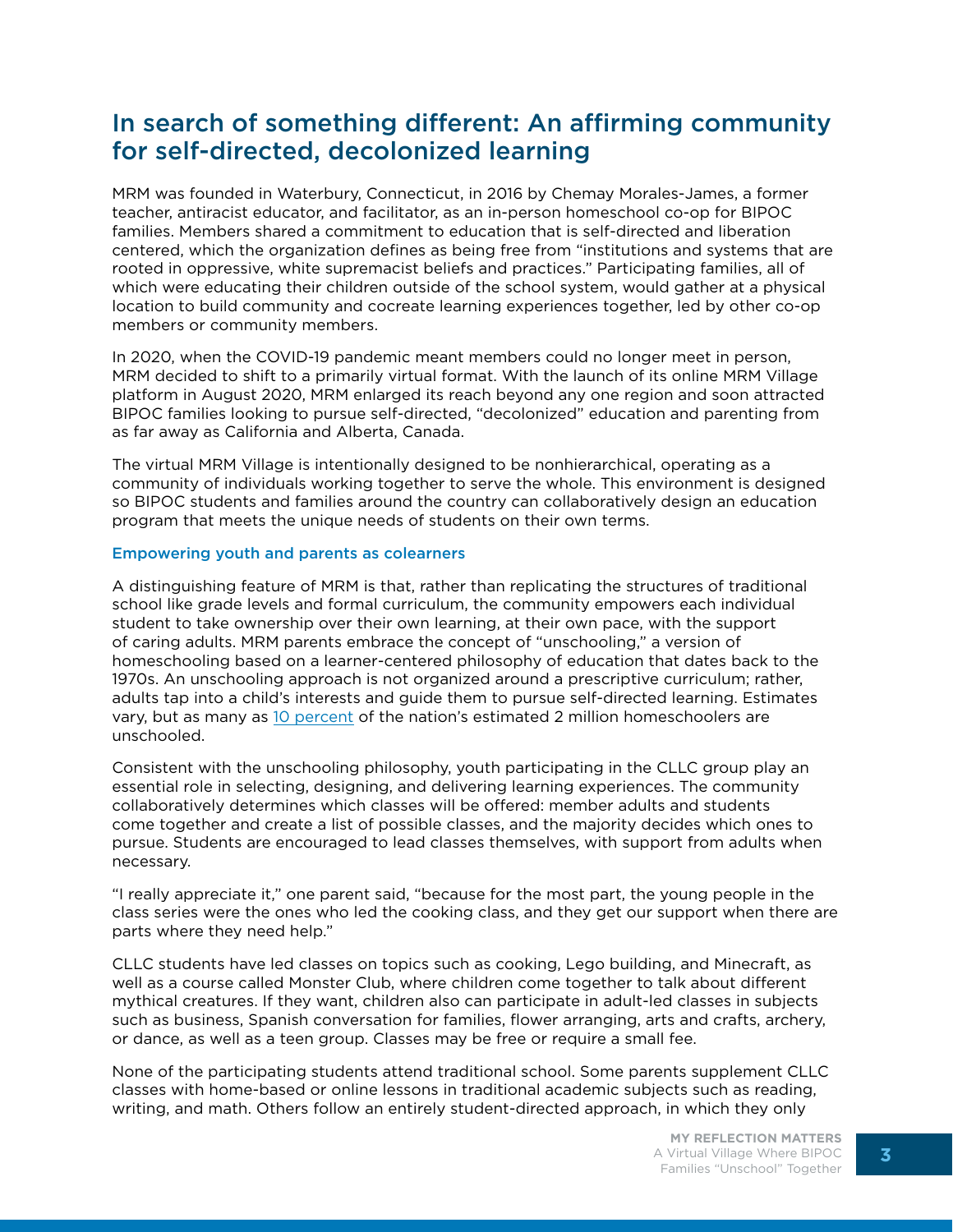engage in learning that the child chooses through MRM, community resources, or individual inquiry. The critical aspect for MRM parents is to let their children choose what they want to learn. Such learning, one parent said, is "about consent and not forcing things on him, but rather him leading his own learning."

## Support for like-minded adults

Another element that sets MRM apart is that adults are active participants and learners alongside their children. MRM offers many ways for adults to participate in learning and supporting the community. Members attend virtual workshops, presentations, family music and art sessions, special events such as a Juneteenth celebration, and monthly Village checkins, among other things. Parents also can join cohorts that serve the community in different ways, such as the Welcoming Team, Events Team, Mutual Aid Team, and Care Team. The teams are staffed by parent volunteers "trying to support all the work that needs to be done for it to be a community that isn't necessarily a hierarchy," an MRM parent said.

Parents expressed deep appreciation for the resources and relationships they find in MRM, which support their efforts to raise empowered and liberated children of color. Most parents said they were not able to find such support within the traditional school system or in homeschooling co-ops, which typically are predominantly white.

Several parent interviewees explained that they participate in the virtual community even more than their children do. Some reported they often attended MRM Village meetings more than once a week, while their children's participation ranged from one or two classes to just the occasional event.

Parents also said that MRM's empowerment of BIPOC youth to advocate for themselves, name their interests, and see themselves as leaders from a young age provides students with a strong sense of agency and power. That opportunity was something that their parents found to be lacking, or even actively undermined, in traditional schools. Similarly, parents' roles as partners within the community empowers families to forge alternative learning experiences that stand apart from the standardization, controlling practices, and institutionalized racism they experience in traditional schooling approaches.

## A village goes virtual: Reimagining unschooling for BIPOC students

The launch of the virtual MRM Village and CLLC community during the COVID-19 pandemic in 2020 provided a unique opportunity for families who view traditional schooling as harmful to their children's self-identities both as learners and as students of color. For these families, a self-directed learning approach is integrally tied to liberating their children from white supremacist and colonizing systems of education. MRM fills a critical gap because it cultivates learning based on student interest while also centering and affirming the experiences of BIPOC students and families.

In interviews, CLLC families shared in-depth accounts of the perceived benefits and challenges of MRM. We explore these in detail below.

#### MRM parents embrace unschooling as freedom from traditional schooling practices

Like others in the unschooling movement, MRM parents believe conventional schooling practices are controlling and stifle children's natural inclination to learn. The [Alliance for Self-](https://www.self-directed.org/sde/)[Directed Education](https://www.self-directed.org/sde/) describes traditional schools as "coercive schooling," which is "generally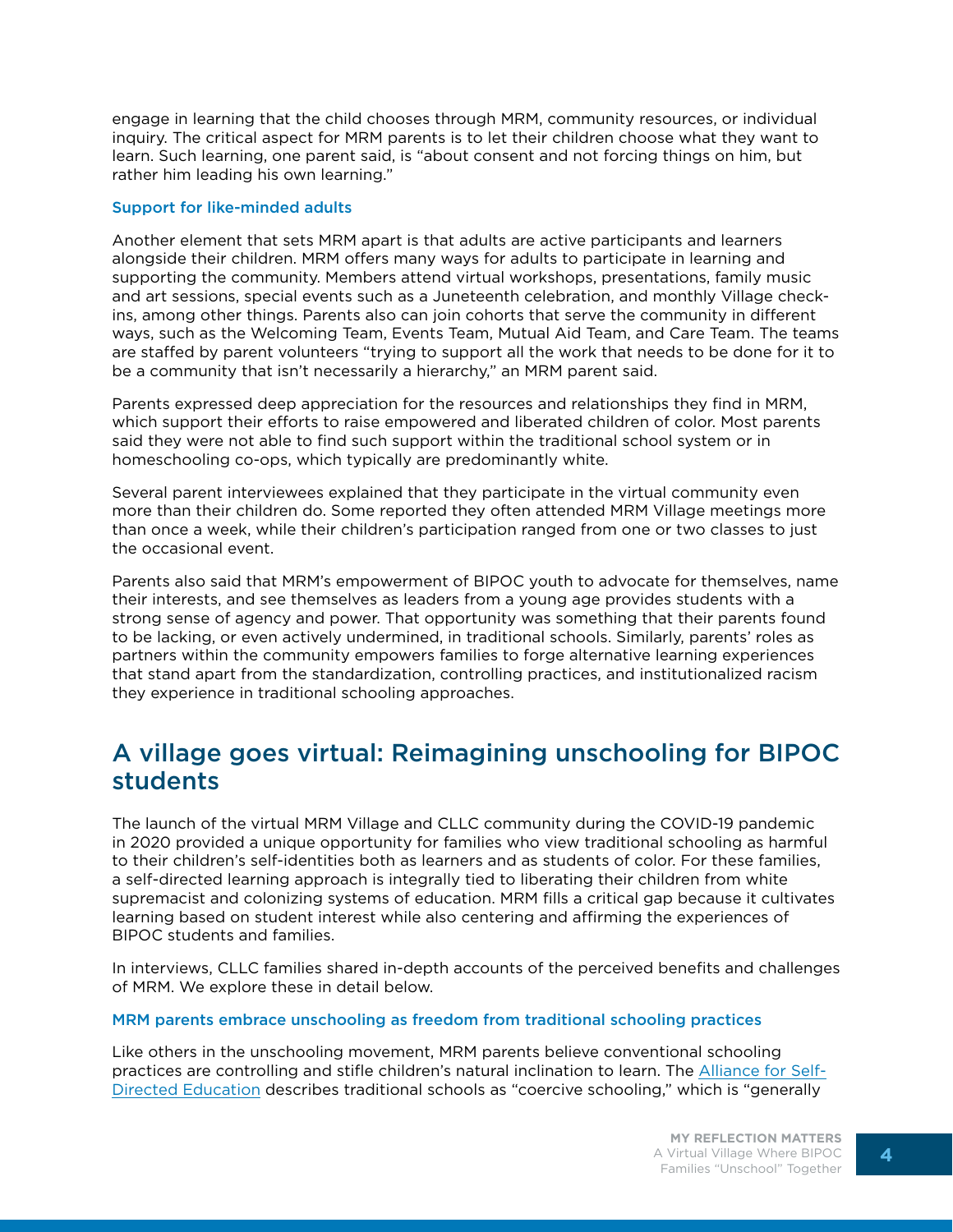aimed at enhancing conformity rather than uniqueness, and it operates by suppressing, rather than nurturing, the natural drives of curiosity, playfulness, and sociability."

"With unschooling we are shifting away from traditional behaviors, practices, and ideas," said MRM founder Morales-James. "That doesn't mean we are anti-school. MRM is not necessarily against the concept of a school. We are against coercive, oppressive learning practices. Unfortunately, schools tend to perpetuate those practices."

Some MRM parents had been practicing unschooling long before the pandemic. But other parents were inspired to [look for an alternative learning environment](https://www.slj.com/?detailStory=unschooling-movement-gaining-popularity) by their and their children's learning experiences during the pandemic. Virtual instruction gave many parents an unprecedented opportunity to observe firsthand how teachers interacted with their children, and many were dissatisfied with what they saw.

For example, one parent explained that she had long been frustrated by the lack of opportunities for critical thinking or critical social theory classes in her daughter's urban school. Once the school switched to virtual instruction, she observed that the teachers relied on "very rigid policing and controlling methods that also were not really providing any learning." As the pandemic continued, the parent noticed one of her daughter's teachers was increasingly verbally rough with the students, despite the collective trauma they were experiencing. Eventually, the parent asked to pull her daughter out of school for a week to do digital art research.

Based on that experience, she found it far better to be with her daughter and see her engaged in learning she enjoyed, rather than force the girl to attend a school in which she felt policed every day. It was at that point that the parent began to look for a better learning environment, one that uplifted and affirmed her daughter's cultural identity and prioritized learning based on her daughter's interests.

"I was just to the point where I realized children learn best when they're doing what they love and when they're free to make decisions and when they're free to be in that discussion of more of a communication," she said, "rather than, 'You're going to do this.'"

#### MRM parents seek liberation from systems centering white perspectives

Just as MRM parents were looking to break free of the structures of traditional schooling, they also were seeking an environment that was affirming, safe, and welcoming for students of color and other marginalized groups. Many parents expressed concern about the impact of students' not seeing themselves represented in predominantly white school environments and in curriculum that was, as one parent said, "told by the perspective of one group of people that have been in the majority for so long."

Parents also observed that being in spaces that centered white perspectives was harmful to both their own and their children's sense of self and mental health."I felt that if I really wanted to make a change for myself and my home and my community," one said, "I couldn't continue to be in spaces that were dominated by white supremacy or dominated in a way that really didn't uphold my child or didn't really honor him as an individual."

Many parents had been searching for a BIPOC-centered learning environment for their children for some time before finding MRM. However, many found it difficult to find a local group of other people of color who also embraced the unschooling approach. As one parent explained, in her community, "Homeschooling situations are purely white."

MRM's launch of the virtual MRM Village community during the pandemic allowed many more parents across the country to access a network that provided both the cultural representation and liberation from traditional schooling that they were seeking. As one parent in California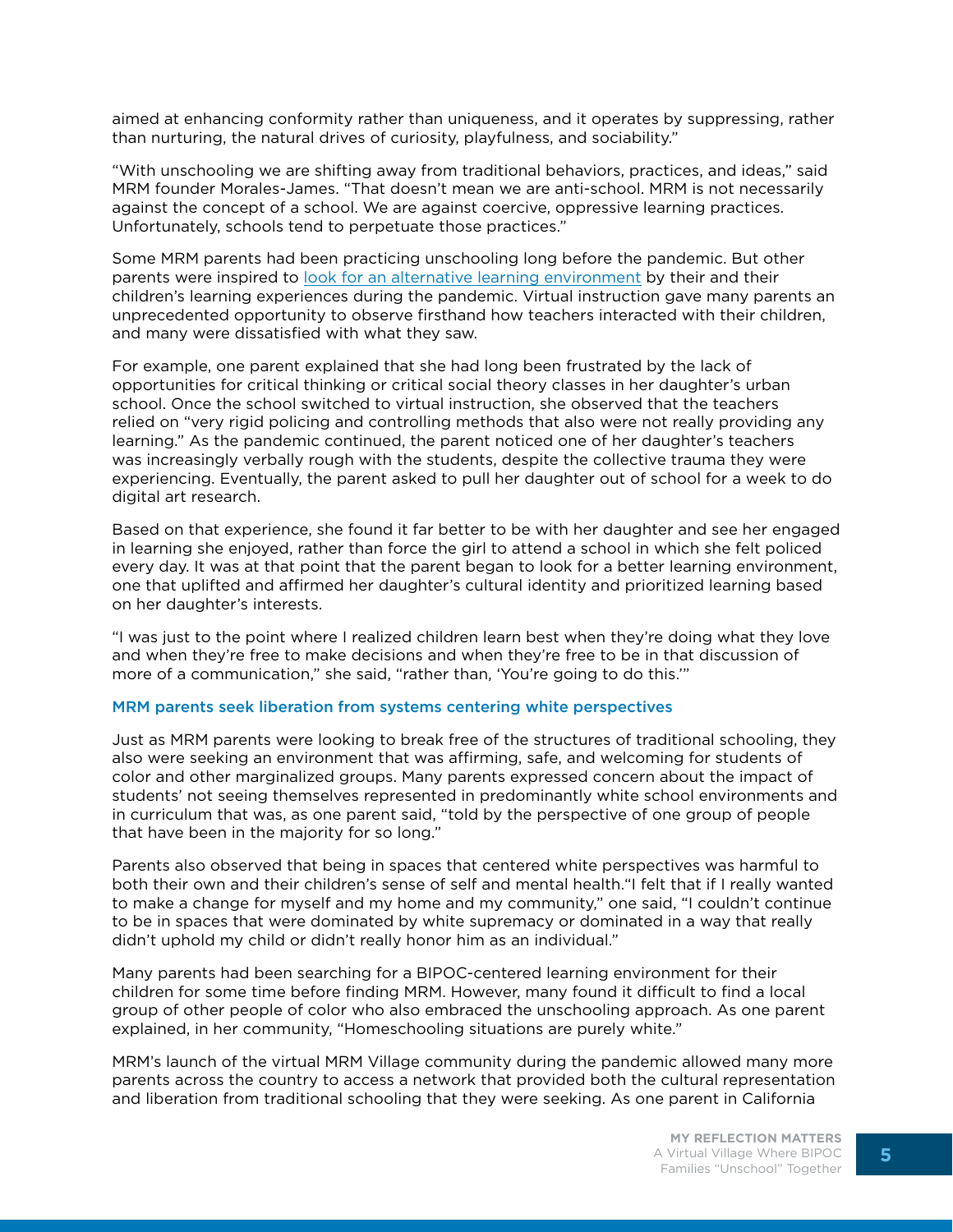said,"I was looking for groups with just brown and Black people, to be honest, and MRM was really the only one that I could find. I would find out what they're doing in Connecticut and I was like, 'I'm so jealous.' When they opened up online, I was like, I'm there. I'm in."

In MRM Village, parents found a virtual community that was supportive of unschooling practices while also, as Morales-James explains, focused on intentionally "shifting away from white supremacist beliefs, ideologies, and practices." For members of MRM, this desire to "decolonize education" is central to why they are drawn to unschooling—a framing that they would not be able to find in predominantly white homeschooling groups.

#### Parents and students find MRM's BIPOC-centered community healing and engaging

Parents consistently expressed deep appreciation for the affirming and supportive relationships they had made with other BIPOC unschooling parents in the virtual community. For parents who have had negative or even traumatizing experiences in white-dominated institutions—both personally and through their children—it is healing to have the emotional space to process that with other parents from marginalized perspectives and to trade resources and tools to educate their children in a BIPOC-centered way.

Members say they are able to learn about issues they care about and grow their parenting skills in a way they haven't found in any other space. ""It's just 'find your tribe,' as they say, finding people that are with you, just that support and the energy," one member said. "We talk about issues that other groups aren't talking about, social justice, LGBTQ+ issues, and discrimination, issues that we should be talking about, but a lot of people don't or you don't find that with white groups. You're homeschooling with these white families and they're not talking about that."

Parents also report that MRM provides critical support in their journey to embrace a "peaceful parenting" approach, which has a deep impact on their relationships with their children. An example of this approach was described by one parent as inviting their children into conversation and discussion around decision-making rather than dictating or commanding children to do things they don't agree with or understand.

Another parent said she thinks MRM "saved my relationship with my child." She gained the resources and skills to slow down, listen to her son's needs and interests, and move at his pace rather than forcing him to engage in activities defined or prescribed by society. Other parents echoed this sentiment, describing "less friction" between themselves and their children because unschooling requires that they let go of traditional ideas of what "should" be done and follow their children's lead.

Across the board, parents also reported that their children find the MRM community uniquely affirming of their identities. In keeping with the theme of liberation, parents feel that participating in MRM has shifted their children's self-perceptions and has allowed them to be themselves in a way that other spaces have not.

This was meaningful to parents of color, such as this mother:

"Even though we were not in a lot of white spaces, she was getting the message that she should want to be white and white was better. . . . So MRM, I think really, really for her has changed that . . . being in a space where she has pretty much all black women leading, and leading classes and consciously talking about blackness really is the focus, I started to hear her be proud of her hair and draw pictures where she really looked like herself, even her skin tone, claiming her own skin tone."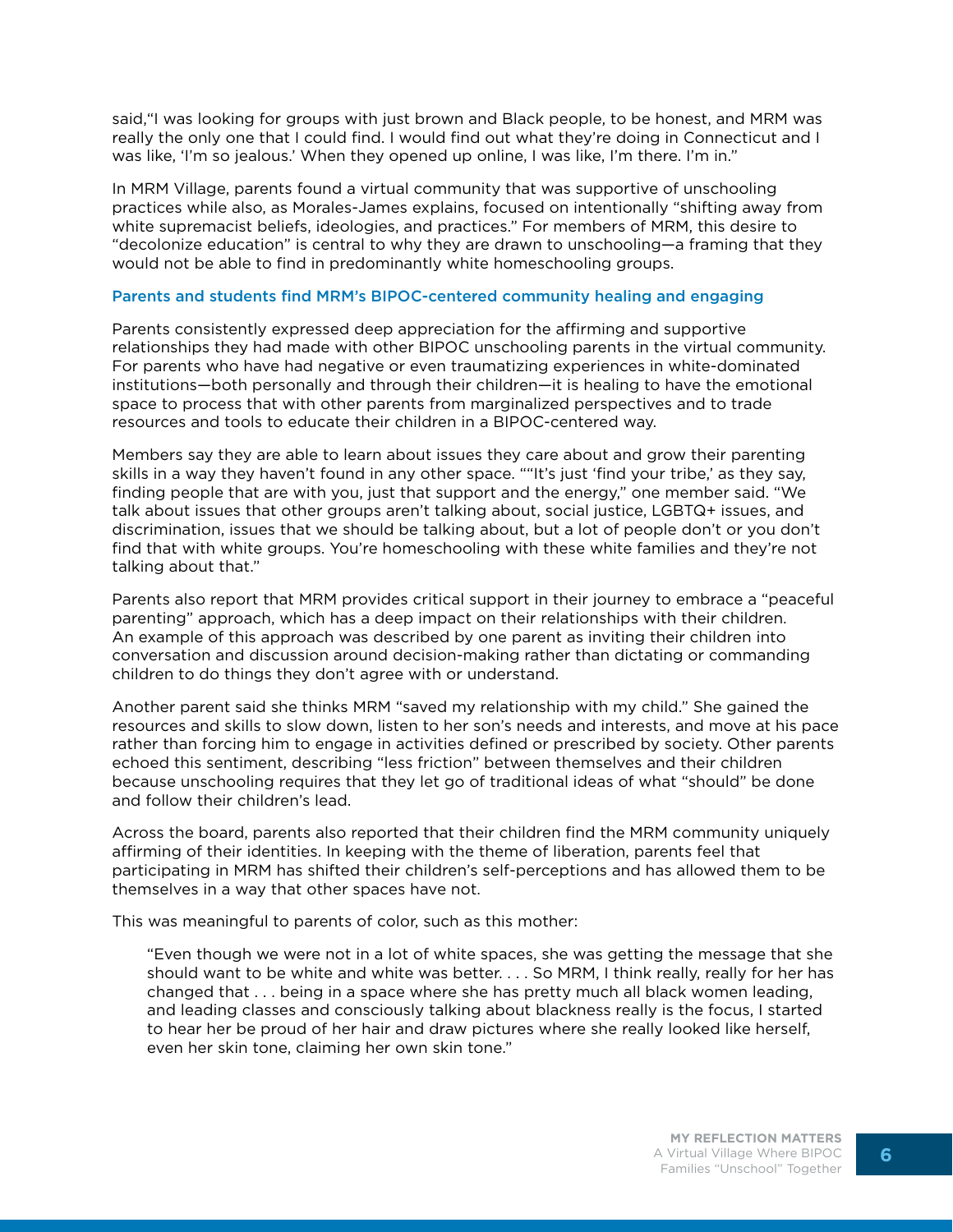A parent of nonbinary students also appreciated the inclusive culture, saying that MRM is "truly the only space" where nonbinary kids are not perceived as genedered and have to constantly correct their pronouns.

In addition, members of MRM say that participation has improved their children's engagement in learning. Parents say that MRM offers a joyful learning space where children are able to freely discover their passions and pursue learning on their own terms. As one parent puts it, "He's able to do things that he wants. He's really into science, and now he gets to explore and [direct] his time toward science."

#### The Village's virtual community is both a strength and a challenge

Parents report that MRM Village's virtual community provides benefits for them and for their children that they cannot access anywhere else—certainly not in traditional schools. Parents feel energized and supported in their journey to raise self-directed and racially liberated children, and they see their children thriving as learners and in their BIPOC identities through MRM. At the same time, MRM members acknowledge that as the pandemic wanes and opportunities for in-person interaction with other families increase, their children may become less interested in online activities. This tension between the healing power of a supportive, virtual BIPOC community and the commitment to hands-on, real-world learning experiences raises interesting questions for the sustainability of MRM beyond the pandemic.

In particular, the virtual setting of MRM Village can be at odds with a philosophy of hands-on, real-world learning. Parents acknowledge that there are some aspects of the MRM model that are challenging, particularly in a virtual environment. Some find that their children—especially younger children—are less interested in attending online classes than doing real-world activities or find it more difficult to lead a class effectively online without the support of an adult.

"That's the one downfall, I think, with MRM, just if your kid is not into Zoom or online it's hard for them to meet regularly," one parent said. "So it's mostly for me. MRM is mostly for me."

As pandemic restrictions eased in many parts of the country during the summer, many MRM families have returned to in-person experiences, such as unschooling supported by public and community resources such as libraries, day care centers, or YMCA programs, rather than relying mainly on online learning opportunities. This reality highlights a tension in MRM's virtual community: although the network is designed to function as a "village" where parents and children meet, exchange ideas, support each other, and learn together, it is hard to recreate the experience of an in-person village online. One parent said that their child has lost interest in learning that is primarily online and has become more interested in learning in real time. As more people begin returning to in-person experiences, the question remains whether MRM Village will continue as a space centered on student learning versus one more geared toward supporting adults in their intuitive parenting and unschooling journeys.

## Parents are invested in MRM Village for the long term

Some parents discussed the challenges of upholding the principles of a nonhierarchical model, particularly in a widely dispersed virtual network. The Care Team was created to help provide care for community members, as well as address conflicts that inevitably arise in a nonhierarchical community of members with differing viewpoints and perspectives. Care Team members are developing approaches to navigate conflict in a way that reflects the decolonized, communitarian values of MRM. While the team continues to be a source of support for those experiencing conflict, team members acknowledge that this is an area in which they are still learning and growing.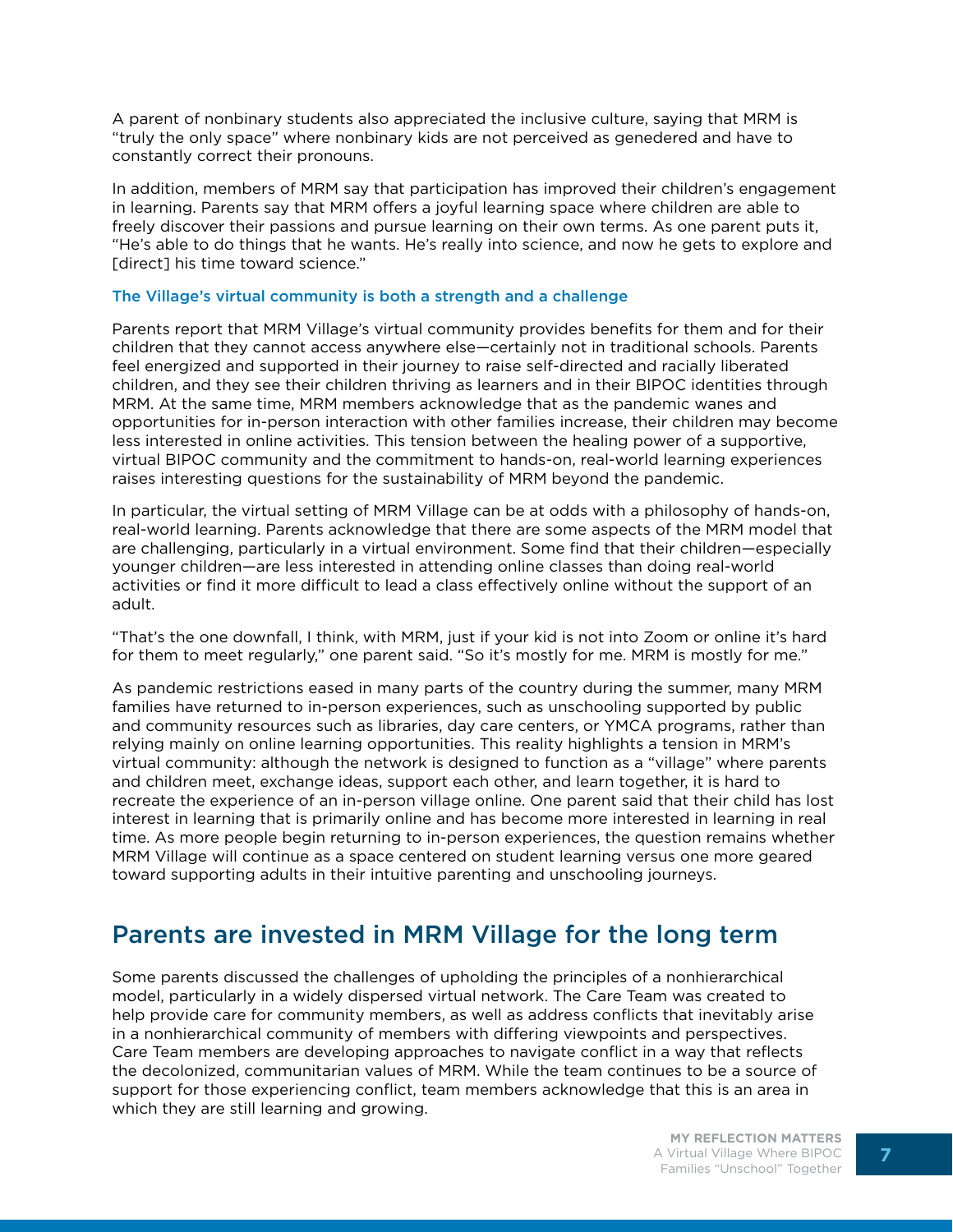Morales-James has indicated MRM Village may bring on an experienced facilitator of healing and restorative practice to address these issues.

One parent member of the Care Team said that it's a challenge to deal with conflict, because " solutions that we're used to are very problematic and harmful. . . . We're not really experts in restorative practices and stuff, but it's needed. And then there's questions of, 'Okay, what if someone on the Care Team is part of a conflict? What if the leadership is part of a conflict?' I feel like I get really nervous thinking about that because I could see communities falling apart around that."

For now, parents feel that MRM offers them immense benefits, and they anticipate being members for the long term—even if their children do not remain active participants. Even parents who participate in MRM more actively than their children believe that the group has given their children a strong foundation as self-directed learners and as proud BIPOC youth.

Looking to the future, parents remain open to the possibility that, depending on their interests, their children may choose to return to a more traditional schooling environment one day. The seven parents interviewed had children whose ages averaged 8.5 years old. When asked about the decision to extend their student's learning through high school, college, or beyond, most parents advised the decision will be one made in conjunction with their children. Should the children choose to pursue traditional schooling again at some point, the MRM Village members feel that participation in MRM has provided their children with a strong sense of self and an improved ability to advocate for themselves as learners. Furthermore, parents themselves feel that the MRM experience has better equipped them to support their children in advocating for the educational experience they want.

One mother imagined supporting her child in new ways if they go back to traditional school and don't want to do homework or speak up. "I think it's really my role as an advocate, when she decides to go back to school, if she does, that it will look different. I'm going to expect them to stand up for what they believe in, to stand up for what they want, and direct themselves."

In the long term, critics of the unschooling movement [raise doubts](https://resilienteducator.com/classroom-resources/unschooling/) about whether the approach sets children up well for successful outcomes in college and life beyond the home. One concern is that an education solely derived from student interest may create gaps in learning, hindering students' ability to succeed in the "non-village" real world they face in adulthood. For example, unschooled students may find themselves missing critical math or reading-comprehension skills they need to be successful once their self-directed studies end and they begin enrolling in college or seeking employment. Few studies have investigated academic and life outcomes for unschooled students, though [some survey research](https://www.kqed.org/mindshift/37091/how-do-unschoolers-turn-out) indicates that many unschooled adults report that they were successful in college and feel very satisfied with their unschooling experience.

For MRM parents, however, college and traditional education pathways are not necessarily the goal. Parents anticipate their children will use whatever resources are available to them to continue to take charge of their own learning as they progress to adulthood. They may decide to enroll in postsecondary education, take a certification course, find an apprenticeship or internship, or forge their own path in any number of other ways. The key is that parents want their children to continue to pursue what interests them in any way and to feel happy, engaged, and fulfilled.

That said, none of the parents interviewed are planning to send their children to traditional school any time soon. Whether they had already been engaging in unschooling for many years or made the shift during the pandemic, they embrace the benefits of a BIPOC-centered unschooling approach that they see for their children, themselves, and their relationship with their children. For both parents and children, MRM represents a powerfully healing philosophy of learning and living that they do not want to give up.